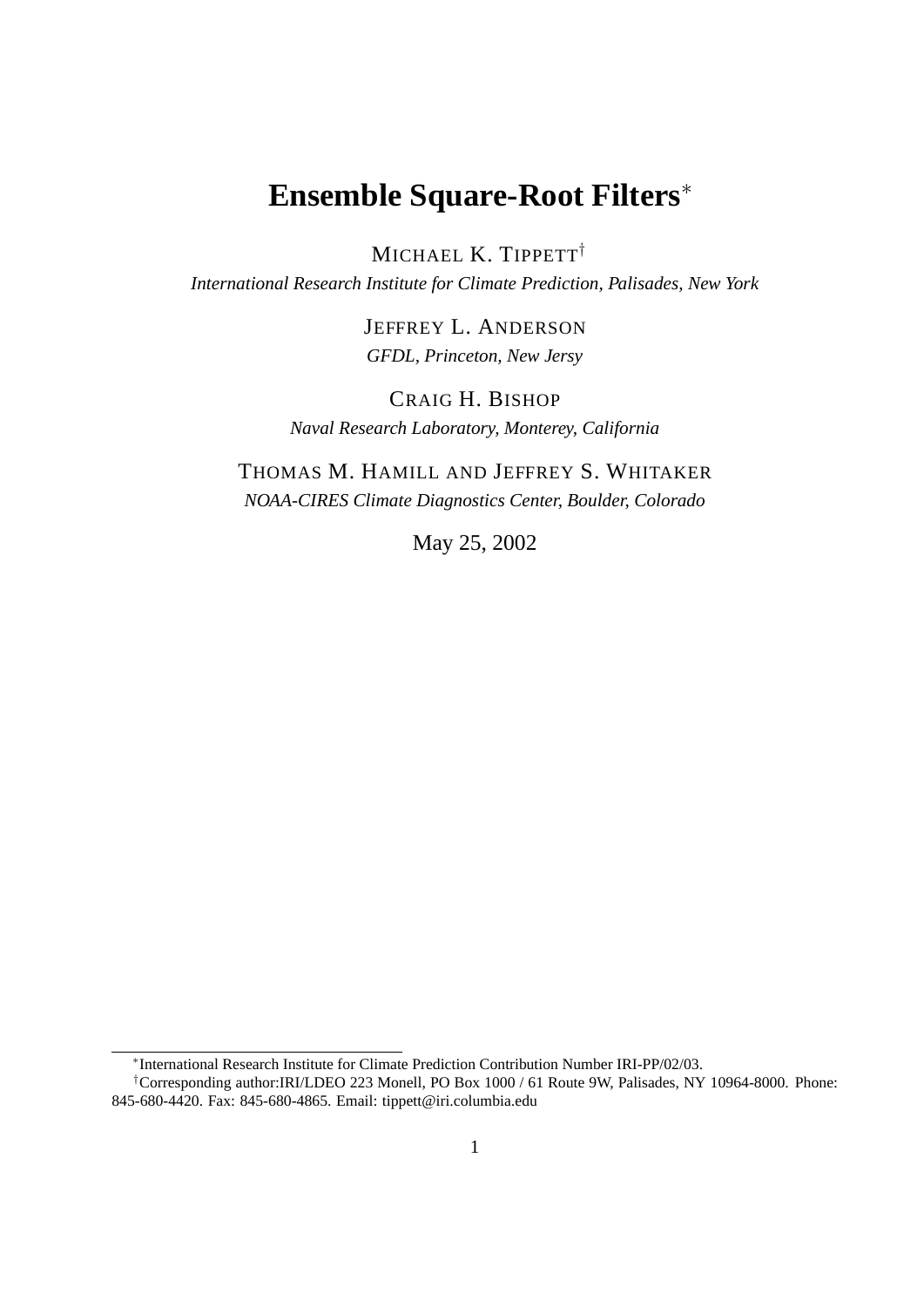#### **Abstract**

Ensemble data assimilation methods assimilate observations using state-space estimation methods and low-rank representations of forecast and analysis error covariances. A key element of such methods is the transformation of the forecast ensemble into an analysis ensemble with appropriate statistics. This transformation may be preformed stochastically by treating observations as random variables, or deterministically by requiring that the updated analysis perturbations satisfy the Kalman filter analysis error covariance equation. Deterministic analysis ensemble updates are implementations of Kalman square-root filters. The nonuniqueness of the deterministic transformation used in square-root Kalman filters provides a framework to compare three recently proposed ensemble data assimilation methods.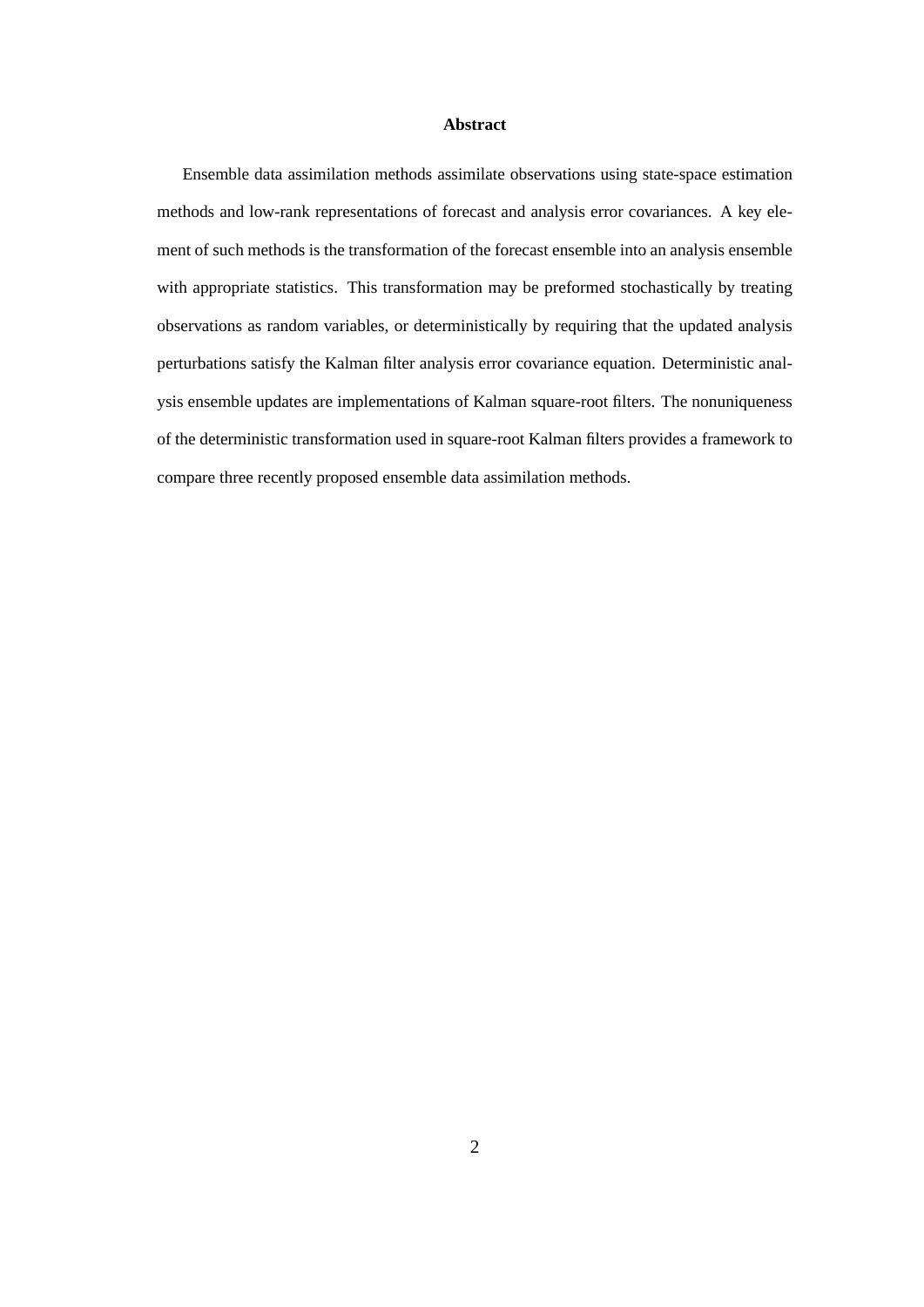# **1. Introduction**

Data assimilation addresses the problem of producing useful analyses and forecasts given imperfect dynamical models and observations. The Kalman filter is the optimal data assimilation method for linear dynamics with additive, state-independent Gaussian model and observation error (Cohn 1997). An attractive feature of the Kalman filter is its calculation of forecast and analysis error covariances, in addition to the forecast and analyses themselves. In this way, the Kalman filter produces estimates of forecast and analysis uncertainty, consistent with the dynamics and prescribed model and observation error statistics. However, the error covariance calculation components of the Kalman filter are difficult to implement in realistic systems because of (*i*) their computational cost, (*ii*) nonlinearity of the dynamics and (*iii*) poorly characterized error sources.

The ensemble Kalman filter (EnKF), proposed by Evensen (1994), addresses the first two of these problems by using ensemble representations for the forecast and analysis error covariances. Ensemble size limits the number of degrees of freedom used to represent forecast and analysis errors, and Kalman filter error covariance calculations are practical for modest-sized ensembles. The EnKF algorithm begins with an analysis ensemble whose mean is the current state-estimate or analysis and whose statistics reflect the analysis error. Applying the full nonlinear dynamics to each analysis ensemble member produces the forecast ensemble; tangent linear and adjoint models of the dynamics are not required. Statistics of the forecast ensemble represent forecast errors; in its simplest form, the EnKF only accounts for forecast error due to uncertain initial conditions, neglecting forecast error due to model deficiencies. The forecast ensemble mean and covariance are then used to assimilate observations and compute a new analysis ensemble with appropriate statistics, and the cycle is repeated. The new analysis ensemble can be formed either stochastically (Houtekamer and Mitchell 1998; Burgers et al. 1998) or deterministically (Bishop et al. 2001; Anderson 2001; Whitaker and Hamill 2001). Deterministic methods were developed to address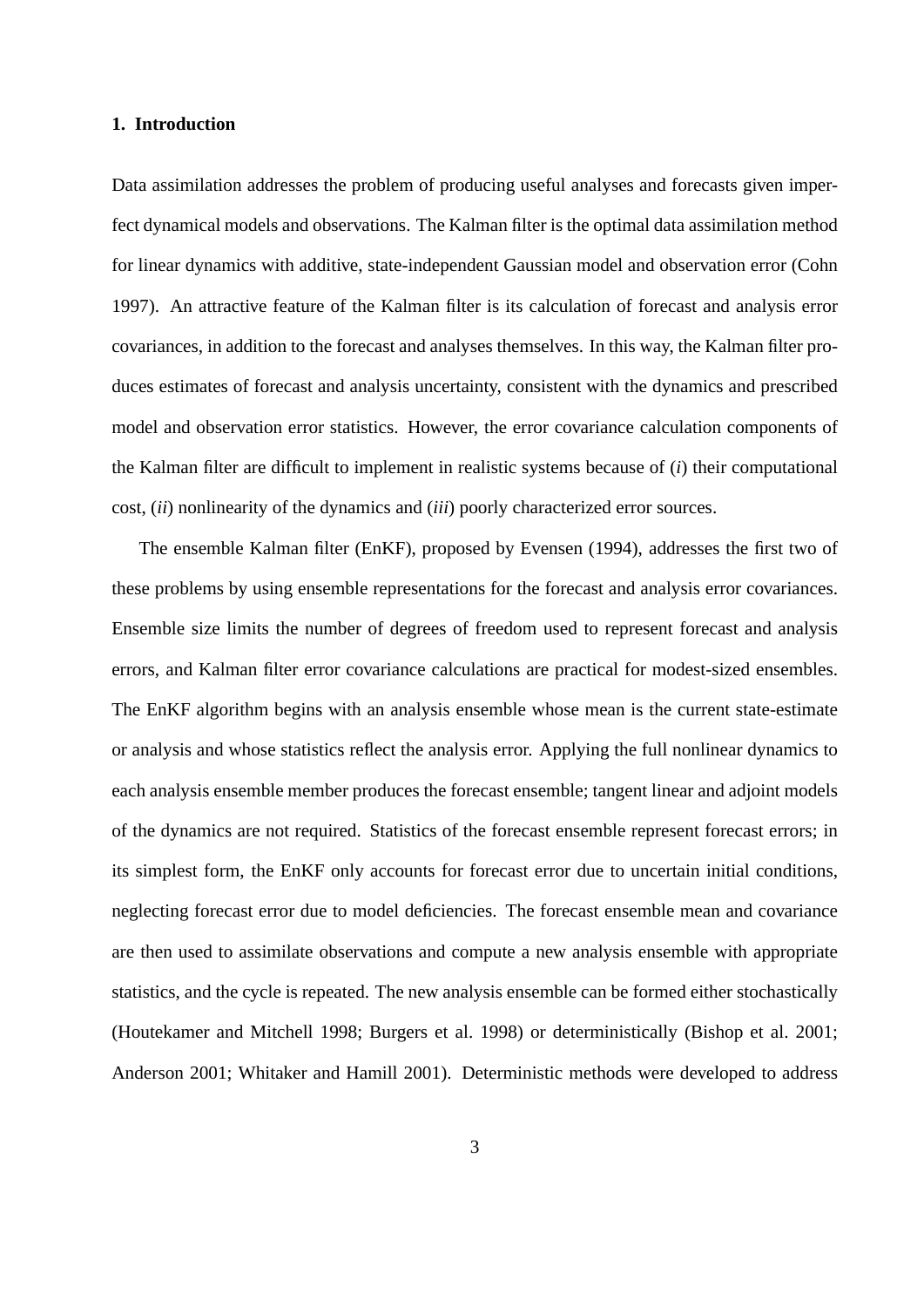the adaptive observational network design problem and to avoid sampling issues associated with the use of "perturbed observations" in stochastic analysis ensemble update methods.

The EnKF and other ensemble data assimilation methods belong to the family of *square-root filters* (SRFs), and a purpose of this paper is to demonstrate that deterministic analysis ensemble updates are implementations of Kalman SRFs (Bierman 1977; Maybeck 1982). An immediate benefit of this identification is a framework for understanding and comparing deterministic analysis ensemble update schemes (Bishop et al. 2001; Anderson 2001; Whitaker and Hamill 2001). SRFs, like ensemble representations of covariances, are not unique. We begin our discussion in Section 2 with a presentation of the Kalman SRF; issues related to implementation of ensemble SRFs are presented in Section 3; in Section 4 we summarize our results.

## **2. The Kalman SRF**

Kalman SRF algorithms, originally developed for space-navigation systems with limited computational word length, demonstrate superior numerical precision and stability compared to the standard Kalman filter algorithm (Bierman 1977; Maybeck 1982). SRFs by construction avoid loss of positive definiteness of the error covariance matrices. SRFs have been used in Earth Science data assimilation methods where error covariances are approximated by truncated eigenvector expansions (Verlaan and Heemink 1997).

The usual Kalman filter covariance evolution equations are

$$
\mathbf{P}_k^f = \mathbf{M}_k \mathbf{P}_{k-1}^a \mathbf{M}_k^T + \mathbf{Q}_k, \qquad (1)
$$

$$
\mathbf{P}_k^a = (\mathbf{I} - \mathbf{K}_k \mathbf{H}_k) \mathbf{P}_k^f, \tag{2}
$$

where  $\mathbf{P}_k^f$  $k \nvert k$  and  $P_k^a$  are respectively the  $n \times n$  forecast and analysis error covariance matrices at time  $t_k$ ,  $\mathbf{M}_k$  is the linear tangent dynamics,  $\mathbf{H}_k$  is the  $p \times n$  observation operator,  $\mathbf{R}_k$  is the  $p \times p$  observation error covariance,  $\mathbf{Q}_k$  is the  $n \times n$  model error covariance matrix and  $\mathbf{K}_k \equiv$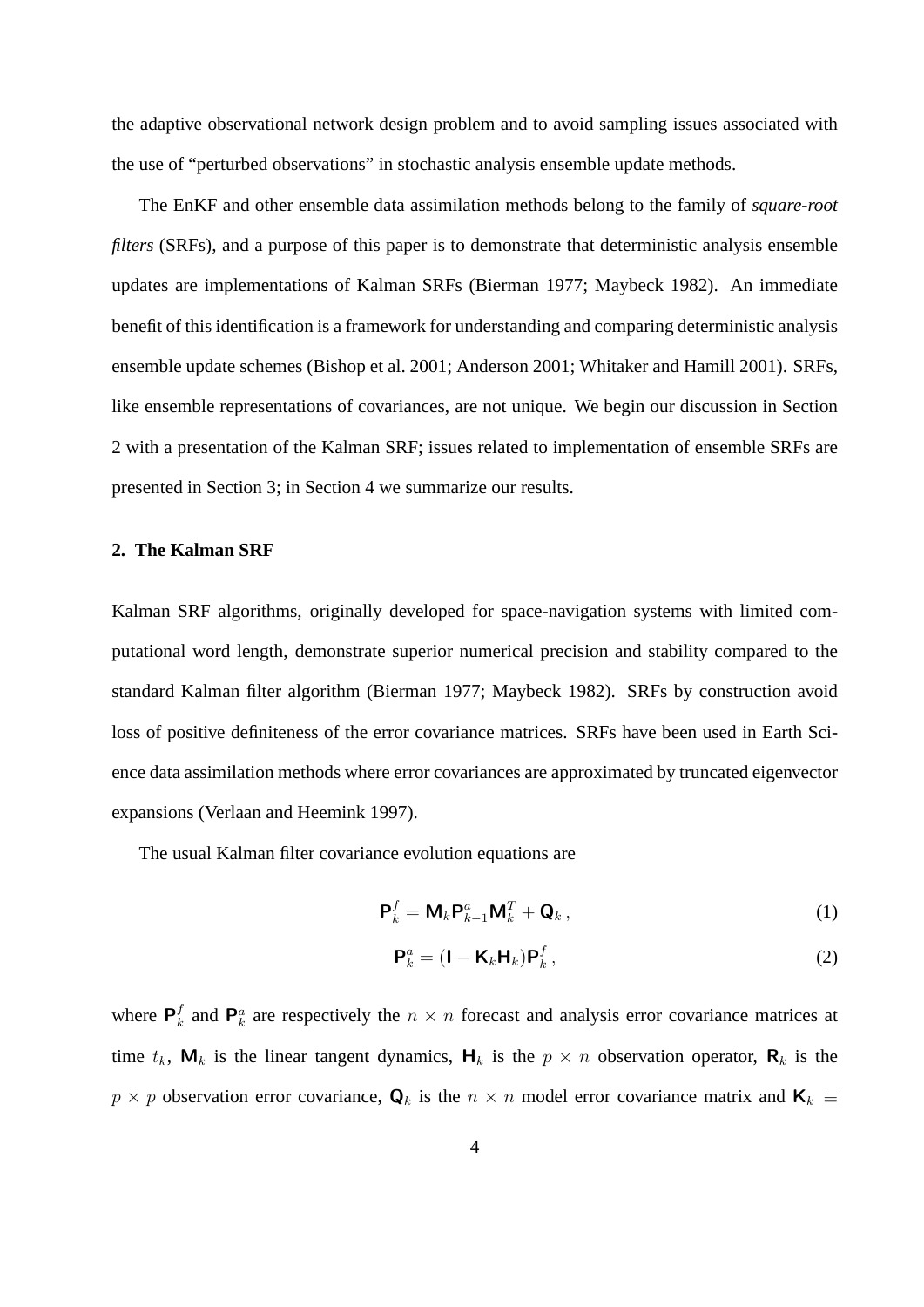$P_k^f H_k^T (H_k P_k^f H_k^T + R_k)^{-1}$  is the Kalman gain; *n* is the dimension of the system state, and *p* is the number of observations. The error covariance evolution depends on the state estimates and observations through the linear tangent dynamics  $M_k$ . The propagation of analysis errors by the dynamics with model error acting as a forcing is described by Eq. (1). Equation (2) shows how an optimal data assimilation scheme uses observations to produce an analysis whose error covariance is less than that of the forecast.

The forecast and analysis error covariance matrices are symmetric positive-definite matrices and can be represented  $P_k^f = \mathbf{Z}_k^f \mathbf{Z}_k^{fT}$  $k_t^{TT}$  and  $\mathbf{P}_k^a = \mathbf{Z}_k^a \mathbf{Z}_k^{aT}$  where the matrices  $\mathbf{Z}_k^f$  $\mathbf{z}_k^f$  and  $\mathbf{Z}_k^a$  are *matrix square-roots* of  $P_k^f$  $\mathbf{F}_k^f$  and  $\mathbf{P}_k^a$  respectively; other matrix factorizations can be used in filters as well (Bierman 1977; Pham et al. 1998). A covariance matrix and its matrix square-root have the same rank or number of nonzero singular values. When a covariance matrix  $P$  has rank m, there is an  $n \times m$  matrix square-root **Z** satisfying  $P = ZZ^{T}$ ; in low-rank covariance representations the rank m is much less than the state-space dimension n. This representation is not unique; **P** can also be represented as  $P = (ZU)(ZU)^T$  where the matrix U is any  $m \times m$  orthogonal transformation  $UU^T = U^T U = I$ . The projection  $||x^T Z||^2 = x^T P x$  of an arbitrary *n*-vector x onto the matrix square-root  $Z$  is uniquely determined, as is the subspace spanned by the columns of  $Z$ .

Covariance matrix square-roots are closely related to ensemble representations. The sample covariance  $P_k^a$  of an m-member analysis ensemble is given by  $P_k^a = SS^T/(m-1)$  where the columns of the  $n \times m$  matrix **S** are mean-zero analysis perturbations about the analysis ensemble mean; the rank of  $\mathbf{P}_k^a$  is at most  $(m - 1)$ . A matrix square-root of the analysis error covariance matrix  $\mathbf{P}_k^a$  is the matrix of scaled analysis perturbation ensemble members  $\mathbf{Z}_k^a = (m-1)^{-1/2} \mathbf{S}$ .

The Kalman SRF algorithm replaces error covariance evolution equations (1) and (2) with equations for the evolution of forecast and analysis error covariance square-roots  $\mathsf{Z}_k^f$  $\mathbf{z}_k^f$  and  $\mathbf{Z}_k^a$  in a manner that avoids forming the full error covariance matrices. If the model error covariance  $\mathbf{Q}_k$  is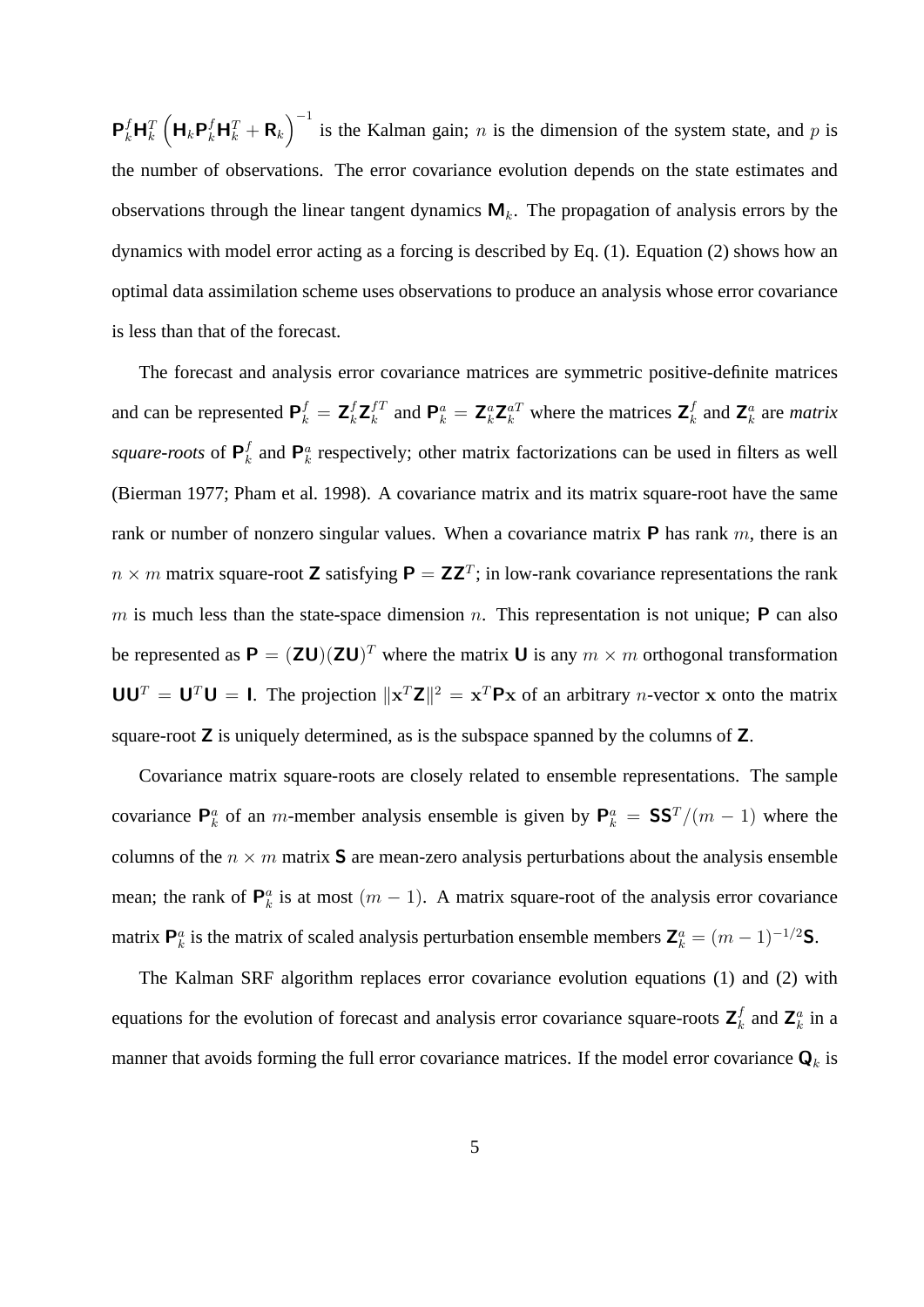neglected, (1) can be replaced by

$$
\mathbf{Z}_k^f = \mathbf{M}_k \mathbf{Z}_{k-1}^a \,. \tag{3}
$$

In the ensemble context, (3) means to apply the linear tangent dynamics to each column of the  $\mathsf{Z}_{k-1}^a$ , that is, to each scaled analysis perturbation ensemble member. Practically, (3) can be implemented by applying the full nonlinear dynamics to each analysis ensemble member. For what follows, we only assume that the forecast error covariance matrix square-root  $\mathsf{Z}_k^f$  $\frac{J}{k}$  is available and do not assume or restrict that it be calculated from (3). Section 3b discusses more sophisticated methods of generating  $\mathsf{Z}_{k}^{f}$  $k<sub>k</sub>$  that can include estimates of model error and give a forecast error covariance matrix square-root whose rank is greater than the number of perturbations evolved by the dynamical model.

Next, analysis error covariance equation (2) is replaced with an equation for the analysis error covariance square-root  $\mathbb{Z}_k^a$ . This equation determines how to form an analysis ensemble with appropriate statistics. Initial implementations of the EnKF formed the new analysis ensemble by updating each forecast ensemble member using the same analysis equations, equivalent to applying the linear operator  $(I - K_k H_k)$  to the forecast perturbation ensemble  $\mathbf{Z}_k^f$  $k<sub>k</sub>$ . This procedure gives an analysis ensemble whose error covariance is  $(I - K_k H_k)P_k^f$  $k_k^f$ (I –  $\mathbf{K}_k \mathbf{H}_k$ )<sup>T</sup> and includes analysis error due to forecast error; the Kalman gain  $\mathbf{K}_k$  depends on the relative size of forecast and observation error, and the factor  $(I - K_k H_k)$  shows how much forecast errors are reduced. However, in this procedure the analysis ensemble does not include uncertainty due to observation error and so underestimates analysis error. A *stochastic* solution to this problem proposed independently by Houtekamer and Mitchell (1998) and Burgers et al. (1998) is to compute analyses using each forecast ensemble member and, instead of using a single realization of the observations, to use an ensemble of simulated observations whose statistics reflect the observation error. This method is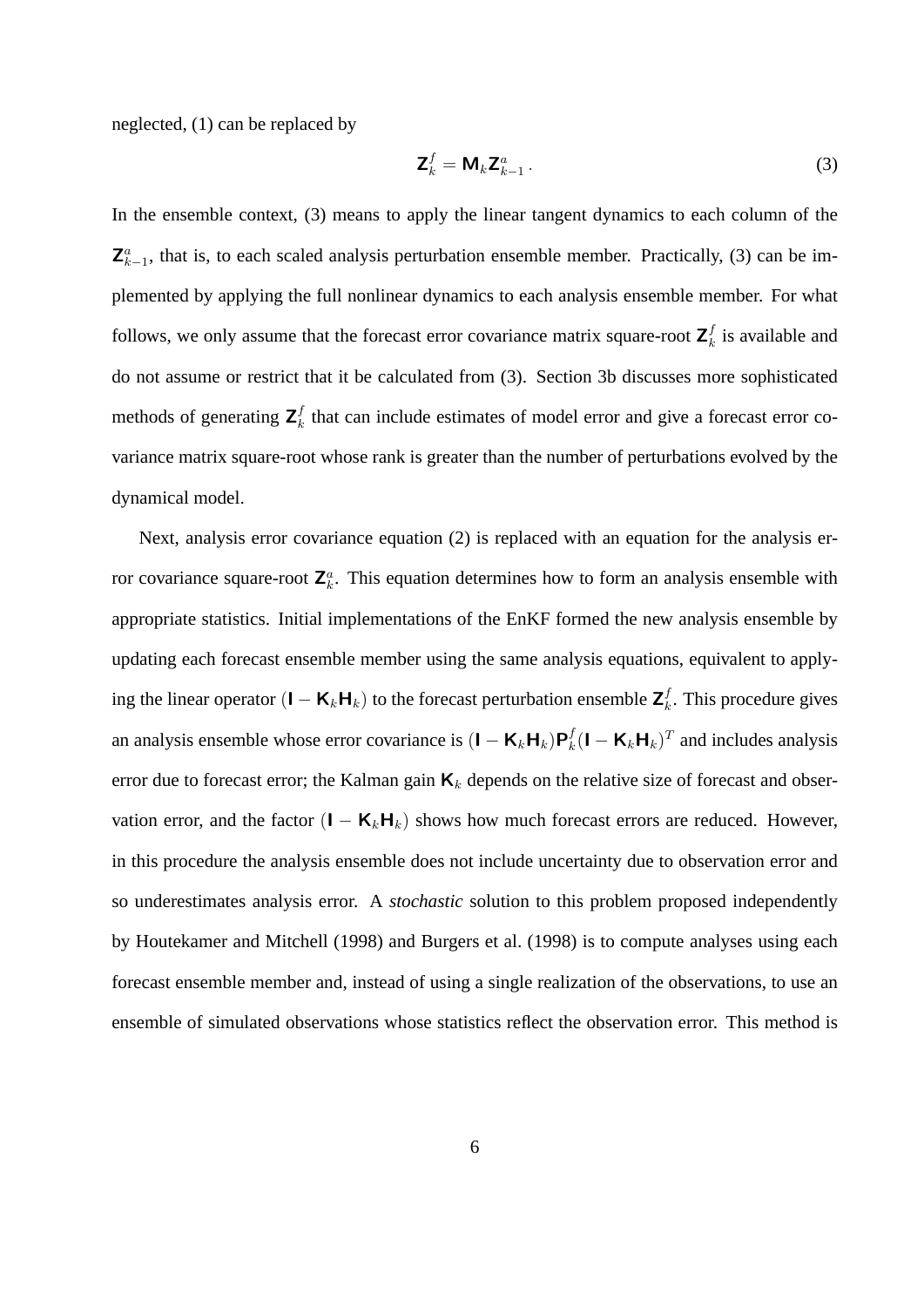equivalent to the analysis perturbation ensemble update

$$
\mathbf{Z}_k^a = (\mathbf{I} - \mathbf{K}_k \mathbf{H}_k) \mathbf{Z}_k^f + \mathbf{K}_k \mathbf{W}_k, \qquad (4)
$$

where  $\mathbf{W}_k$  is a  $p \times m$  matrix whose m columns are identically distributed, mean-zero, Gaussian random vectors of length p with covariance  $\mathbf{R}_k/m$ . The perturbed observation analysis equation (4) gives an analysis perturbation ensemble with correct expected statistics:

$$
\left\langle \mathbf{Z}_{k}^{a} \left( \mathbf{Z}_{k}^{a} \right)^{T} \right\rangle = (\mathbf{I} - \mathbf{K}_{k} \mathbf{H}_{k}) \mathbf{P}_{k}^{a} (\mathbf{I} - \mathbf{K}_{k} \mathbf{H}_{k})^{T} + \mathbf{K}_{k} \mathbf{R}_{k} \mathbf{K}_{k}^{T}
$$
\n
$$
= \mathbf{P}_{k}^{a}.
$$
\n(5)

However, the perturbed observation approach introduces an additional source of sampling error that reduces analysis error covariance accuracy and increases the probability of underestimating analysis error covariance (Whitaker and Hamill 2001). A Monte Carlo method avoiding perturbed observations is described in Pham (2001).

Kalman SRFs provide a *deterministic* algorithm for transforming the forecast ensemble into an analysis ensemble with consistent statistics. The "Potter method" for the Kalman SRF analysis update (Bierman 1977) is obtained by rewriting (2) as

$$
\mathbf{P}_{k}^{a} = \mathbf{Z}_{k}^{a} \mathbf{Z}_{k}^{aT} = \left[ \mathbf{I} - \mathbf{P}_{k}^{f} \mathbf{H}_{k}^{T} \left( \mathbf{H}_{k} \mathbf{P}_{k}^{f} \mathbf{H}_{k}^{T} + \mathbf{R}_{k} \right)^{-1} \mathbf{H}_{k} \right] \mathbf{P}_{k}^{f}
$$
  
\n
$$
= \mathbf{Z}_{k}^{f} \left[ \mathbf{I} - \mathbf{Z}_{k}^{f T} \mathbf{H}_{k}^{T} \left( \mathbf{H}_{k} \mathbf{Z}_{k}^{f} \mathbf{Z}_{k}^{f T} \mathbf{H}_{k}^{T} + \mathbf{R}_{k} \right)^{-1} \mathbf{H}_{k} \mathbf{Z}_{k}^{f} \right] \mathbf{Z}_{k}^{f T}
$$
  
\n
$$
= \mathbf{Z}_{k}^{f} \left( \mathbf{I} - \mathbf{V}_{k} \mathbf{D}_{k}^{-1} \mathbf{V}_{k}^{T} \right) \mathbf{Z}_{k}^{f T}, \qquad (6)
$$

where we define the  $m \times p$  matrix  $\mathbf{V}_k \equiv \left( \mathbf{H}_k \mathbf{Z}_k^f \right)$  $\binom{f}{k}^T$  and the  $p \times p$  innovation covariance matrix  $\mathbf{D}_k \equiv \mathbf{V}_k^T \mathbf{V}_k + \mathbf{R}_k$ . Then the analysis perturbation ensemble is calculated from

$$
\mathbf{Z}_k^a = \mathbf{Z}_k^f \mathbf{X}_k \mathbf{U}_k, \qquad (7)
$$

where  $\mathbf{X}_k \mathbf{X}_k^T = (\mathbf{I} - \mathbf{V}_k \mathbf{D}_k^{-1} \mathbf{V}_k^T)$  and  $\mathbf{U}_k$  is an arbitrary  $m \times m$  orthogonal matrix. As formulated, the updated ensemble  $\mathbf{Z}_k^a$  is a linear combination of the columns of  $\mathbf{Z}_k^f$  $k \atop k$  and is obtained by inverting the  $p \times p$  matrix  $\mathbf{D}_k$  and computing a matrix square-root  $\mathbf{X}_k$  of the  $m \times m$  matrix  $(\mathbf{I} - \mathbf{V}_k \mathbf{D}_k^{-1} \mathbf{V}_k^T)$ .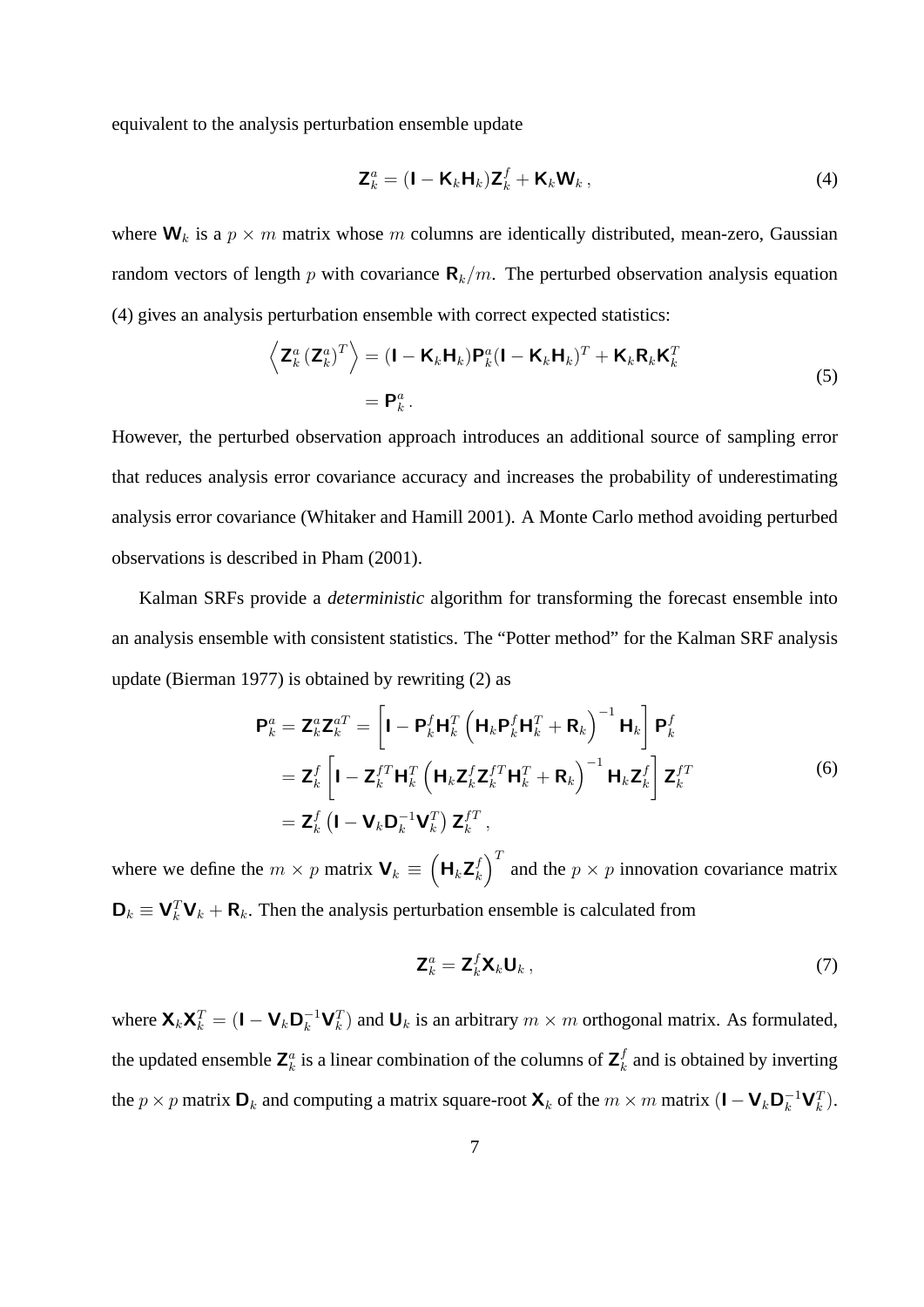#### **3. Ensemble SRFs**

#### *a. Analysis ensemble*

In many typical Earth Science data assimilation applications the state-dimension  $n$  and the number of observations p are large, and the method for computing the matrix square-root of  $(I - V_k D_k^{-1} V_k^T)$ and the updated analysis perturbation ensemble  $\mathbb{Z}_k^a$  must be chosen accordingly. A *direct* approach is to solve first the linear system  $\mathbf{D}_k \mathbf{Y}_k = \mathbf{H}_k \mathbf{Z}_k^{\dagger}$  $\frac{d}{k}$  for the  $p \times m$  matrix  $\mathbf{Y}_k$ , that is, to solve

$$
(\mathbf{H}_k \mathbf{P}_k^f \mathbf{H}_k^T + \mathbf{R}_k) \mathbf{Y}_k = \mathbf{H}_k \mathbf{Z}_k^f, \qquad (8)
$$

as is done in the first step of the PSAS algorithm (Cohn et al. 1998). Then, the  $m \times m$  matrix  $\mathbf{I} - \mathbf{V}_k \mathbf{D}_k^{-1} \mathbf{V}_k^T = \mathbf{I} - (\mathbf{H}_k \mathbf{Z}_k^f)$  $\mathbf{X}_k^{f}$  or  $\mathbf{Y}_k$  is formed, its matrix square-root  $\mathbf{X}_k$  computed and applied to  $\mathsf{Z}_k^f$  $k<sub>k</sub>$  as in (7). Solution of (8), even when p is large, is practical when the forecast error covariance has a low-rank representation and the inverse of the observation error covariance is available (see appendix). Iterative methods whose cost is on the order of the cost of applying the innovation covariance matrix are appropriate when the forecast error covariance is represented by a correlation model.

When observation errors are uncorrelated, observations can be assimilated one at a time or *serially* (Houtekamer and Mitchell 2001; Bishop et al. 2001). For a single observation,  $p = 1$ ,  $\mathbf{V}_k$  is a column-vector, and the innovation  $\mathbf{D}_k$  is a scalar. In this case, a matrix square-root of  $($ **I**  $-$  **V**<sub>k</sub> $D_k^{-1}V_k^T$ ) can be computed in closed form by taking the *ansatz* 

$$
\mathbf{I} - \mathbf{D}_k^{-1} \mathbf{V}_k \mathbf{V}_k^T = (\mathbf{I} - \beta_k \mathbf{V}_k \mathbf{V}_k^T)(\mathbf{I} - \beta_k \mathbf{V}_k \mathbf{V}_k^T)^T, \qquad (9)
$$

and solving for the scalar  $\beta_k$ , which gives  $\beta_k = (\mathbf{D}_k \pm (\mathbf{R}_k \mathbf{D}_k)^{1/2})^{-1}$ . The analysis ensemble update for  $p = 1$  is

$$
\mathbf{Z}_k^a = \mathbf{Z}_k^f (\mathbf{I} - \beta_k \mathbf{V}_k \mathbf{V}_k^T); \tag{10}
$$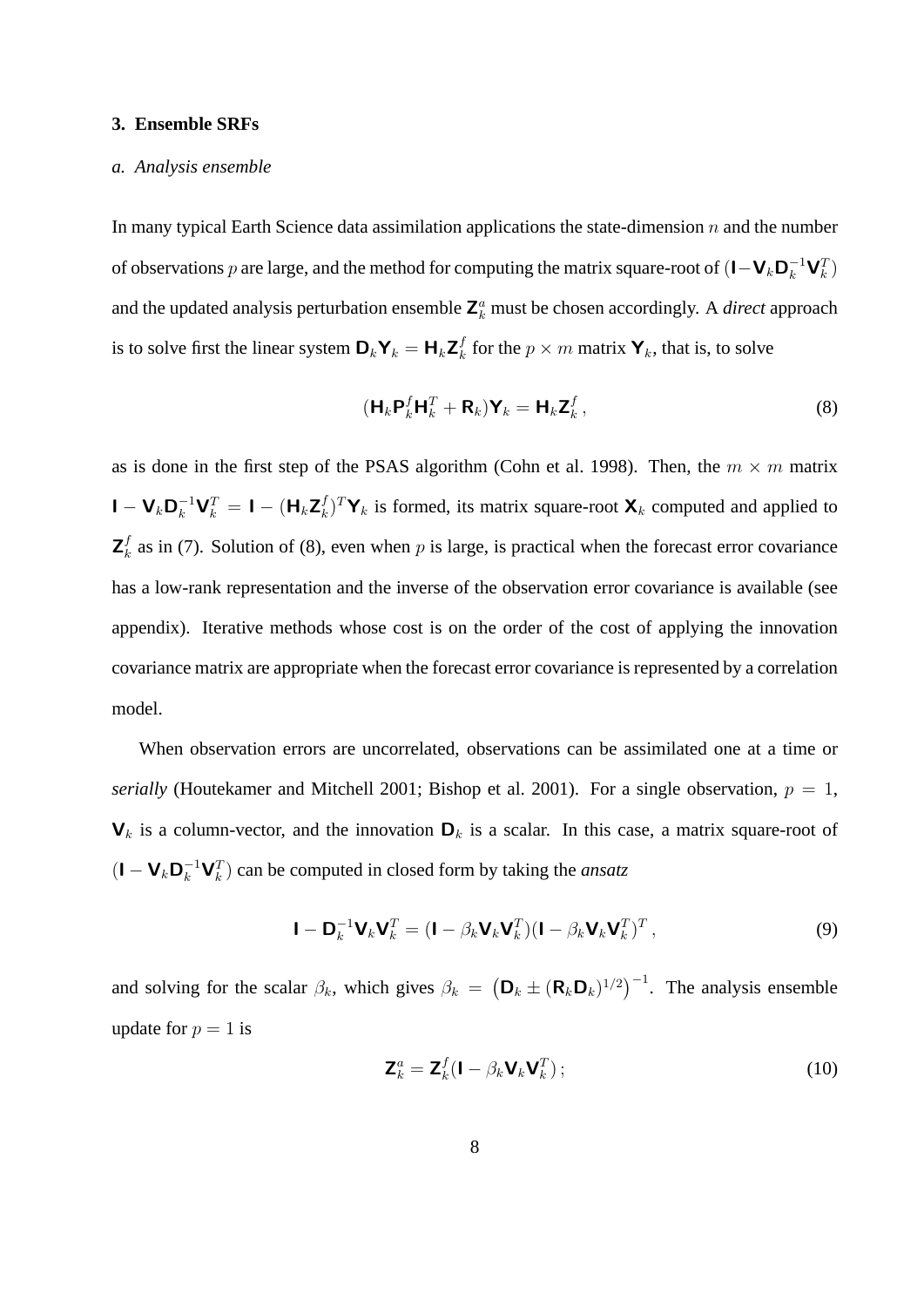see Andrews (1968) for a general solution involving matrix square-roots of  $p \times p$  matrices. At observation locations, the analysis error ensemble is related to the forecast error ensemble by  $\mathbf{H}_k \mathbf{Z}_k^a = (1 - \beta_k \mathbf{V}_k^T \mathbf{V}_k) \mathbf{H}_k \mathbf{Z}_k^f$ <sup>f</sup><sub>k</sub>. The scalar factor  $(1 - \beta_k \mathbf{V}_k^T \mathbf{V}_k)$  has absolute value less than or equal to one and is positive when the plus sign is chosen in the definition of  $\beta_k$ .

In Whitaker and Hamill (2001) the analysis perturbation ensemble is found from

$$
\mathbf{Z}_k^a = (\mathbf{I} - \tilde{\mathbf{K}}_k \mathbf{H}_k) \mathbf{Z}_k^f, \tag{11}
$$

where the matrix  $\tilde{\mathbf{K}}_k$  is a solution of the nonlinear equation

$$
(\mathbf{I} - \tilde{\mathbf{K}}_k \mathbf{H}_k) \mathbf{P}_k^f (\mathbf{I} - \tilde{\mathbf{K}}_k \mathbf{H}_k)^T = \mathbf{P}_k^a.
$$
 (12)

In the case of a single observation, a solution of (12) is

$$
\tilde{\mathbf{K}}_k = \left[1 + \left(\mathbf{R}_k/\mathbf{D}_k\right)^{1/2}\right]^{-1} \mathbf{K}_k = \beta_k \mathbf{Z}_k^f \mathbf{V}_k, \qquad (13)
$$

where the plus sign is chosen in the definition of  $\beta_k$ . The corresponding analysis perturbation ensemble update

$$
\mathbf{Z}_{k}^{a} = (\mathbf{I} - \tilde{\mathbf{K}}_{k} \mathbf{H}_{k}) \mathbf{Z}_{k}^{f} = (\mathbf{I} - \beta_{k} \mathbf{Z}_{k}^{f} \mathbf{V}_{k} \mathbf{H}_{k}) \mathbf{Z}_{k}^{f} = \mathbf{Z}_{k}^{f} (\mathbf{I} - \beta_{k} \mathbf{V}_{k} \mathbf{V}_{k}^{T}),
$$
(14)

is identical to (10). Observations with correlated errors, e.g., radiosonde height observations from the same sounding, can be handled by applying the whitening transformation  $\mathbf{R}_k^{-1/2}$  $\frac{1}{k}$  to the observations to form a new observation set with uncorrelated errors.

Another method of computing the updated analysis ensemble is to use the Sherman-Morrison-Woodbury identity (Golub and Van Loan 1996) to show that

$$
\mathbf{I} - \mathbf{V}_k \mathbf{D}_k^{-1} \mathbf{V}_k^T = \left( \mathbf{I} + \mathbf{Z}_k^{fT} \mathbf{H}_k^T \mathbf{R}_k^{-1} \mathbf{H}_k \mathbf{Z}_k^f \right)^{-1} .
$$
 (15)

The  $m \times m$  matrix on the right hand side of (15) is practical to compute when the inverse observation error covariance matrix  $R_k^{-1}$  $k^{-1}$  is available. This approach avoids inverting the  $p \times p$  matrix  $\mathbf{D}_k$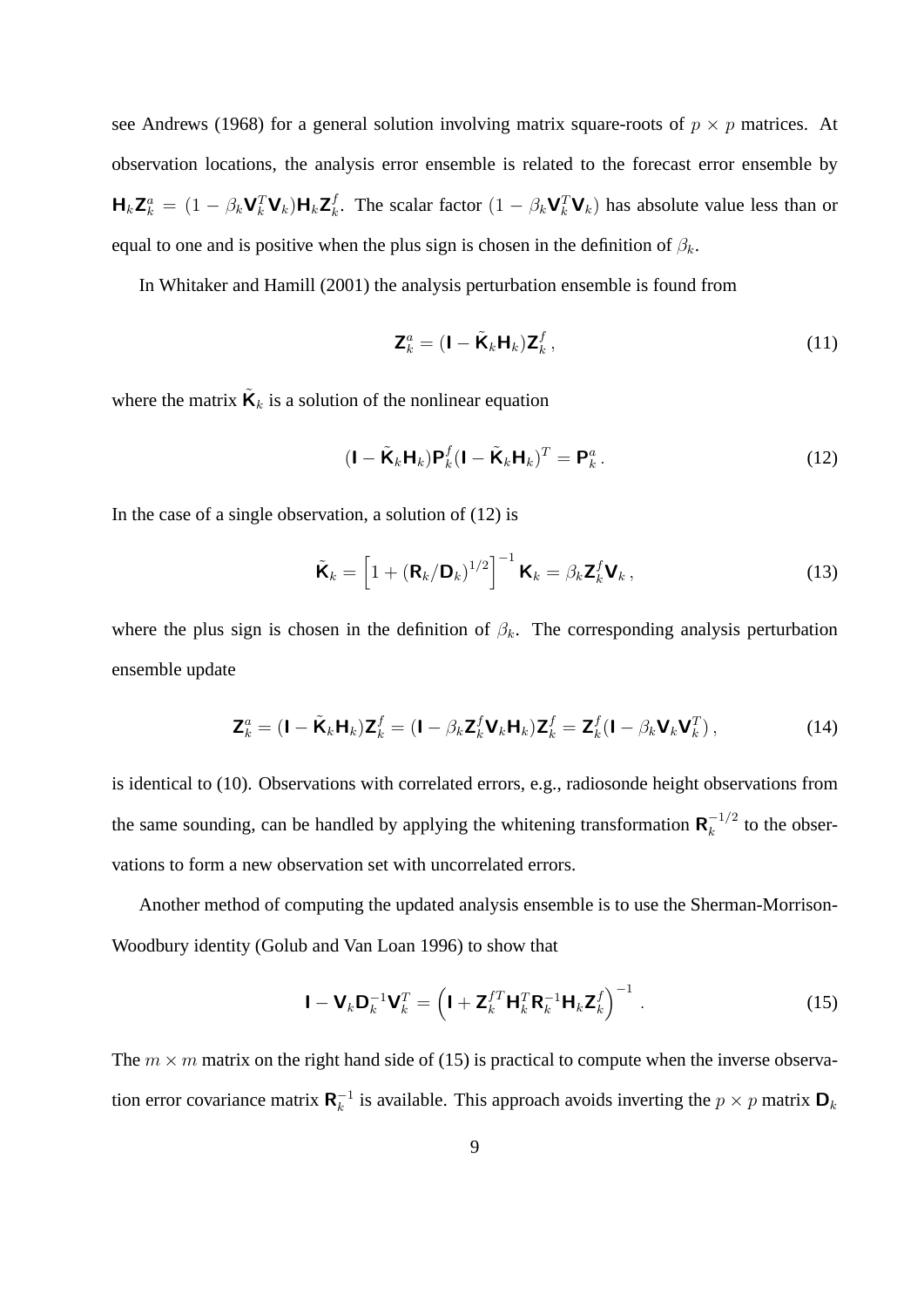and is used in the *ensemble transform Kalman filter* (ET KF) where the analysis update is (Bishop et al. 2001)

$$
\mathbf{Z}_k^a = \mathbf{Z}_k^f \mathbf{C}_k (\Gamma_k + \mathbf{I})^{-1/2};
$$
\n(16)

 $C_k \Gamma_k C_k^T$  is the eigenvalue decomposition of  $\mathbf{Z}_k^{fT} \mathbf{H}_k^T \mathbf{R}_k^{-1} \mathbf{H}_k \mathbf{Z}_k^f$ <sup>*I*</sup><sub>*k*</sub>. Note that the matrix  $\mathbf{C}_k$  of orthonormal eigenvectors is not uniquely determined.<sup>1</sup> Comparison with (15) shows that  $C_k(\Gamma_k +$ I)<sup>-1</sup>C<sup>T</sup><sub>k</sub> is the eigenvalue decomposition of **I** − **V**<sub>k</sub>D<sub>k</sub><sup>-1</sup>**V**<sub>k</sub><sup>T</sup><sup>π</sup> and thus that C<sub>k</sub>(Γ<sub>k</sub> + I)<sup>-1/2</sup> is a squareroot of  $(\mathbf{I} - \mathbf{V}_k \mathbf{D}_k^{-1} \mathbf{V}_k^T)$ .

In the *ensemble adjustment Kalman filter* (EAKF) the form of the analysis ensemble update is (Anderson 2001)

$$
\mathbf{Z}_k^a = \mathbf{A}_k \mathbf{Z}_k^f ; \tag{17}
$$

the ensemble adjustment matrix  $A_k$  is defined by

$$
\mathbf{A}_k \equiv \mathbf{F}_k \mathbf{G}_k \tilde{\mathbf{C}}_k (\mathbf{I} + \tilde{\mathbf{\Gamma}}_k)^{-1/2} \mathbf{G}_k^{-1} \mathbf{F}_k^T ,
$$
\n(18)

where  $P_k^f = F_k G_k^2 F_k^T$  is the eigenvalue decomposition of  $P_k^f$  $\tilde{\mathbf{c}}_k$  and the orthogonal matrix  $\tilde{\mathbf{C}}_k$  is chosen so that  $\tilde{\mathbf{C}}_k^T \mathbf{G}_k \mathbf{F}_k^T \mathbf{H}_k^T \mathbf{R}_k^{-1} \mathbf{H}_k \mathbf{F}_k \mathbf{G}_k \tilde{\mathbf{C}}_k = \tilde{\mathbf{\Gamma}}_k$  is diagonal.<sup>2</sup> Choosing the orthogonal matrix  $\tilde{\mathbf{C}}_k$ to be  $\tilde{\mathbf{C}}_k = \mathbf{G}_k^{-1} \mathbf{F}_k^T \mathbf{Z}_k^f \mathbf{C}_k$  gives that  $\tilde{\mathbf{\Gamma}}_k = \mathbf{\Gamma}_k$  and that the ensemble adjustment matrix is

$$
\mathbf{A}_k = \mathbf{Z}^f \mathbf{C}_k (\mathbf{I} + \mathbf{\Gamma}_k)^{-1/2} \mathbf{G}_k^{-1} \mathbf{F}_k^T.
$$
 (19)

The EAKF analysis update (17) becomes

$$
\mathbf{Z}_{k}^{a} = \mathbf{Z}_{k}^{f} \mathbf{C}_{k} (\mathbf{I} + \mathbf{\Gamma}_{k})^{-1/2} \mathbf{G}_{k}^{-1} \mathbf{F}_{k}^{T} \mathbf{Z}_{k}^{f}, \qquad (20)
$$

The EAKF analysis ensemble given by (20) is the same as applying the transformation  $G_k^{-1}F_k^T Z_k^f$ k to the ET KF analysis ensemble. The matrix  $G_k^{-1}F_k^T Z_k^f$  $\frac{J}{k}$  is orthogonal and is, in fact, the matrix

<sup>&</sup>lt;sup>1</sup>For instance, the columns of  $C_k$  that span the  $(m-p)$ -dimensional null-space of  $\mathbf{Z}_k^{f} \mathbf{H}_k^T \mathbf{R}_k^{-1} \mathbf{H}_k \mathbf{Z}_k^f$  are determined only up to orthogonal transformations if the number of observations  $p$  is less than the ensemble size  $m$ .

<sup>&</sup>lt;sup>2</sup>The appearance of  $G_k^{-1}$  in the definition of the ensemble adjustment matrix **A** seems to require the forecast error covariance  $P_k^f$  to be invertible. However, the formulation is still correct when  $G_k$  is  $m' \times m'$  and  $F_k$  is  $n \times m'$  where  $m'$  is the number of nonzero eigenvalues of  $P_k^f$ .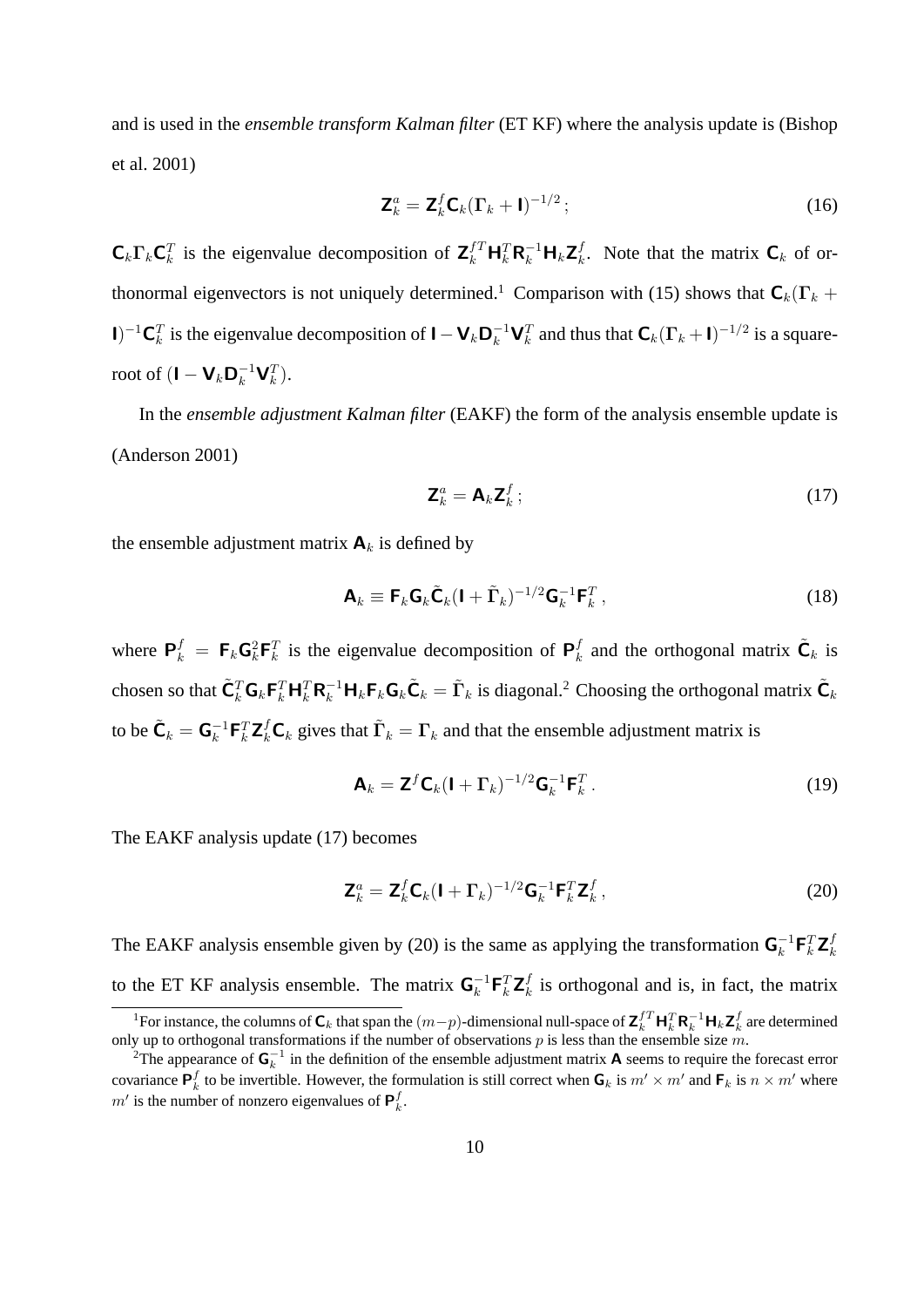TABLE 1. Summary of analysis ensemble calculation computational cost as a function of forecast ensemble size  $m$ , number of observations  $p$  and state dimension  $n$ .

| Analysis method | Cost                   |
|-----------------|------------------------|
| Direct          | $O(m^2p + m^3 + m^2n)$ |
| Serial          | $O(mp + mnp)$          |
| ET KF           | $O(m^2p + m^3 + m^2n)$ |
|                 | $O(m^2p + m^3 + m^2n)$ |

of right singular vectors of  $\mathsf{Z}_{k}^{f}$ <sup>f</sup><sub>k</sub>. Therefore,  $\mathbf{C}_k(\mathbf{l} + \mathbf{\Gamma}_k)^{-1/2} \mathbf{G}_k^{-1} \mathbf{F}_k^T \mathbf{Z}_k^f$  $\frac{J}{k}$  is a matrix square-root of  $(\mathbf{I}-\mathbf{V}_k\mathbf{D}_k^{-1}\mathbf{V}_k^T).$ 

Beginning with the same forecast error covariance, the direct, serial, ET KF and EAKF produce different analysis ensembles that span the same state-space subspace and have the same covariance. Higher order statistical moments of the different models will be different, a relevant issue for nonlinear dynamics. The computation costs of the direct, ET KF and EAKF is seen in Table 1 to scale comparably (see the appendix for details). There are differences in precise computational cost; for instance, the EAKF contains an additional SVD calculation of the forecast with cost  $O(m^3 + m^2)$ . The computational cost of the serial filter is less dependent on the rank of the forecast error covariance and more sensitive on the number of observations. This difference is important when techniques to account for model error and control filter divergence, as described in the next section, result in an effective forecast error covariance dimension  $m$  much larger than the dynamical forecast ensemble dimension.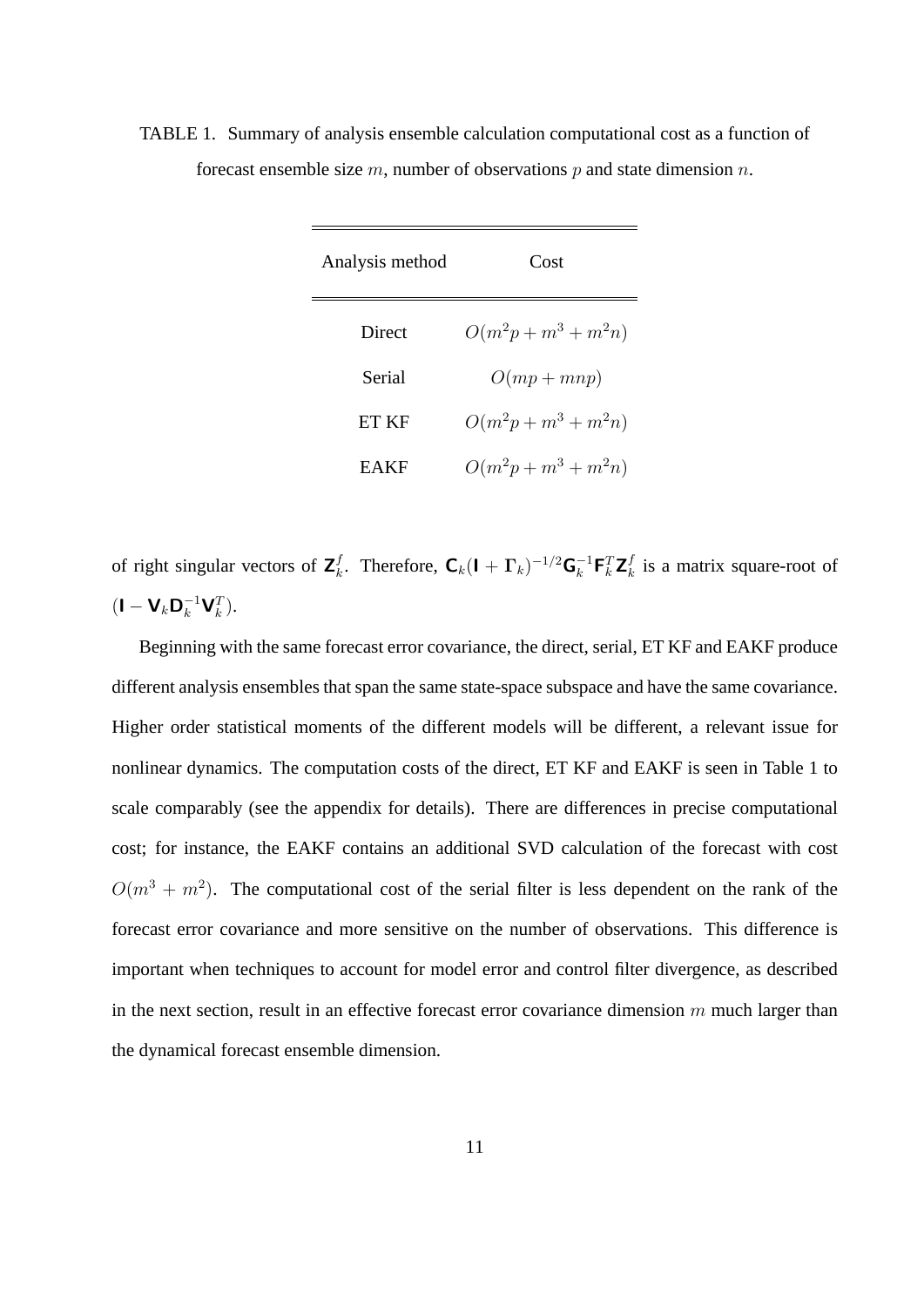## *b. Forecast error statistics*

In the previous section we examined methods of forming the analysis ensemble given a matrix square-root of the forecast error covariance. There are two fundamental problems associated with directly using the ensemble generated by (3). First, ensemble size is limited by the computational cost of applying the forecast model to each ensemble member. Small ensembles have few degrees of freedom available to represent errors and suffer from sampling error that further degrades forecast error covariance representation. Sampling error leads to loss of accuracy and underestimation of error covariances that can cause filter divergence. Techniques to deal with this problem are distance-dependent covariance filtering and covariance inflation (Whitaker and Hamill 2001). Covariance localization in the serial method consists of adding a Schur product to the definition of K (Whitaker and Hamill 2001). Similarly, observations effecting analysis grid points can be restricted to be near-by in the EAKF (Anderson 2001).

The second and less easily resolved problem with using the ensemble generated by (3) is the neglect of model error and resulting underestimation of the forecast error covariance. Since there is little theoretical knowledge of model error statistics in complex systems, model error parameterizations combined with adaptive methods are likely necessary (Dee 1995). When the model error covariance  $\mathbf{Q}_k$  is taken to have large-scale structure, a reasonable representation is an ensemble or square-root decomposition  $\mathbf{Q}_k = \mathbf{Z}_k^d \mathbf{Z}_k^{dT}$  where  $\mathbf{Z}_k^d$  is an  $n \times q$  matrix. Then, a square-root of  $\mathbf{P}_k^f$ k is the  $n \times m$  matrix

$$
\mathbf{Z}_k^f = \left[ \mathbf{M} \mathbf{Z}_k^a \ \mathbf{Z}_k^d \right] \,, \tag{21}
$$

where  $m = m_e + q$  and  $m_e$  is the number of dynamically evolved forecast perturbations. With this model error representation, ensemble size grows by  $q$  with each forecast/analysis cycle. Ensemble size can be limited by computing the singular value decomposition of the ensemble and discarding components with small variance. A larger ensemble with evolved analysis error and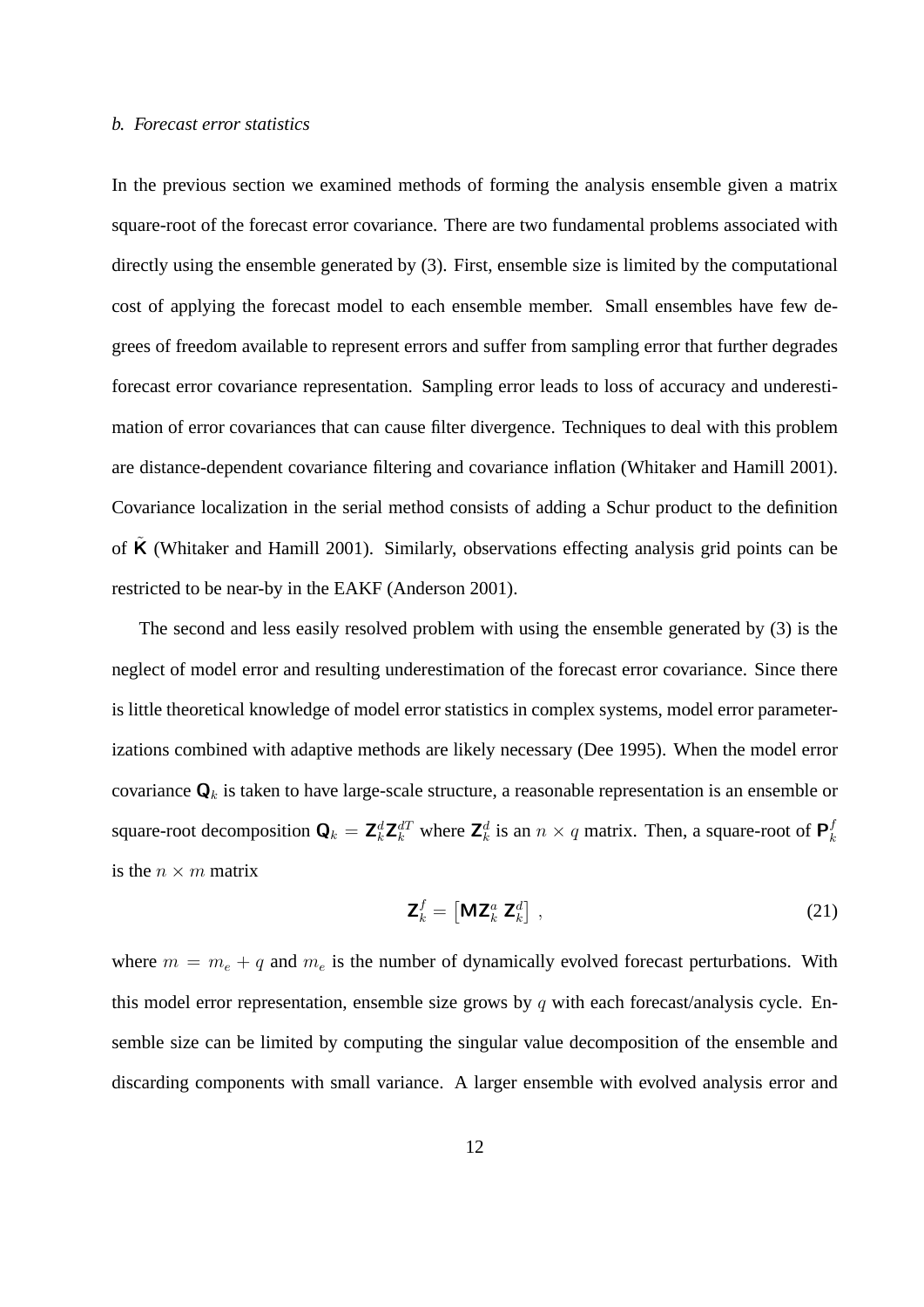model error could be used in the analysis step, and a smaller ensemble used in the dynamical forecast stage. When the model error covariance  $\mathbf{Q}_k$  is approximated as an operator, for instance using a correlation model, Lanczos methods can be used to compute the leading eigenmodes of  $\mathbf{M}_k \mathbf{Z}_{k-1}^a (\mathbf{M}_k \mathbf{Z}_{k-1}^a)^T + \mathbf{Q}_k$  and form  $\mathbf{Z}_k^f$  $k \nvert k$  (Cohn and Todling 1996). Such a forecast error covariance model would resemble those used in "hybrid" methods (Hamill and Snyder 2000). In this case, the rank of  $\mathsf{Z}_{k}^{f}$  $k<sub>k</sub>$  can be substantially larger than the forecast ensemble size, making the serial method attractive. Monte Carlo solutions are another option as in Mitchell and Houtekamer (2000) where model error parameters were estimated from innovations and used to generate realizations of model error. Perturbing model physics, as done in *system simulation*, explicitly accounts for some aspects of model uncertainty (Houtekamer et al. 1996).

## **4. Summary and Discussion**

Ensemble forecast/assimilation methods use low-rank ensemble representations of forecast and analysis error covariance matrices. These ensembles are scaled matrix square-roots of the error covariance matrices, and so ensemble data assimilation methods can be viewed as square-root filters (SRFs) (Bierman 1977). After assimilation of observations, the analysis ensemble can be constructed stochastically or deterministically. Deterministic construction of the analysis ensemble eliminates one source of sampling error and leads to deterministic SRFs being more accurate than stochastic SRFs in some examples (Whitaker and Hamill 2001; Anderson 2001). SRFs are not unique since different ensembles can have the same covariance. This lack of uniqueness is illustrated in three recently proposed ensemble data assimilation methods that use the Kalman SRF method to update the analysis ensemble (Bishop et al. 2001; Anderson 2001; Whitaker and Hamill 2001). Identifying the methods as SRFs allows a clearer discussion and comparison of their different analysis ensemble updates.

Accounting for small ensemble-size and model deficiencies remains a significant issue in en-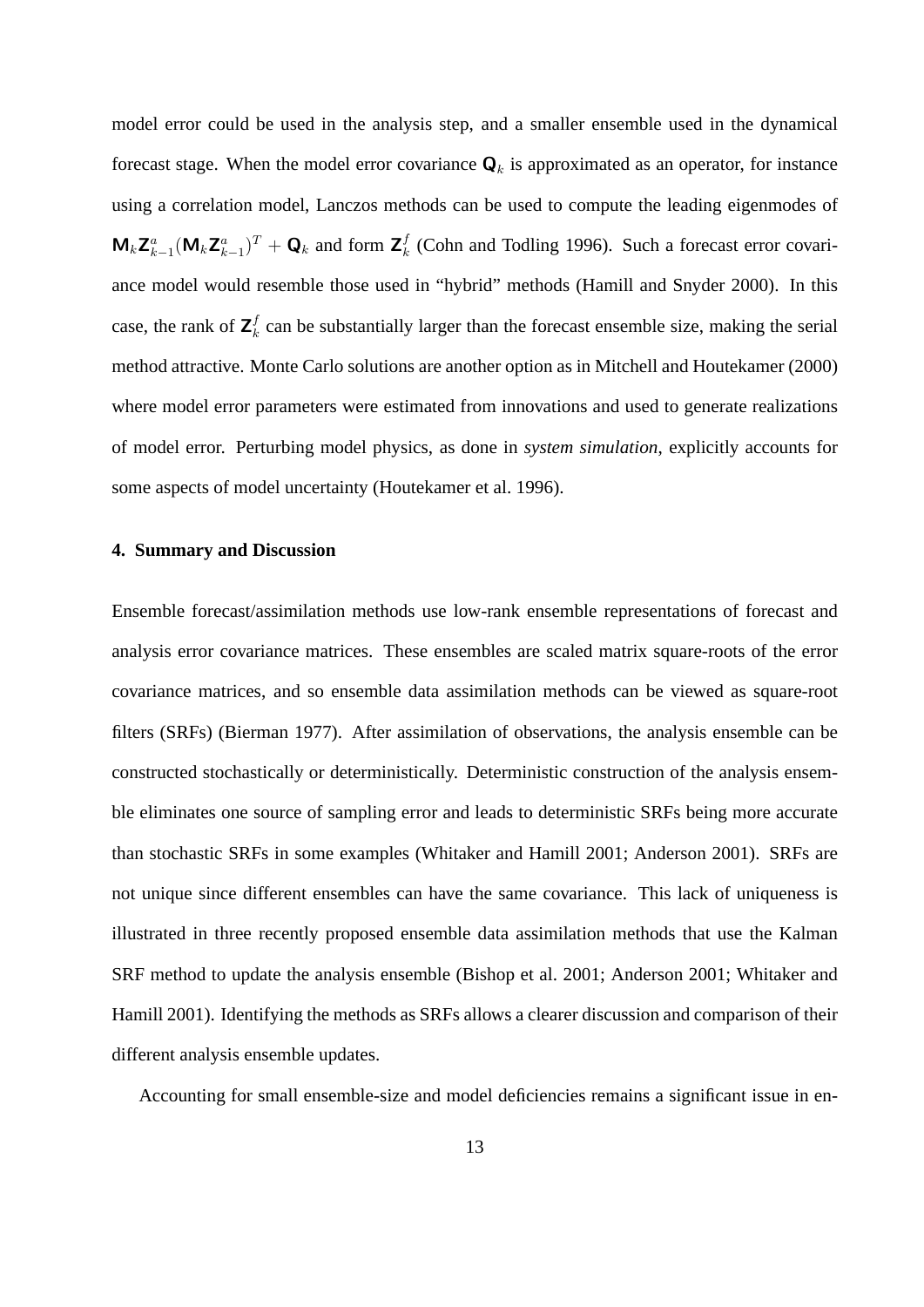semble data assimilation systems. Schur products can be used to filter ensemble covariances and effectively increase covariance rank (Houtekamer and Mitchell 1998, 2001; Hamill et al. 2001; Whitaker and Hamill 2001). Covariance inflation is one simple way of accounting for model error and stabilizing the filter (Hamill et al. 2001; Anderson 2001; Whitaker and Hamill 2001). Hybrid methods represent forecast error covariances with a combination of ensemble and parameterized correlation models (Hamill and Snyder 2000). Here we have shown deterministic methods of including model error into a square-root or ensemble data assimilation system when the model error has large-scale representation and when the model error is represented by a correlation model. However, the primary difficulty remains obtaining estimates of model error.

Nonuniqueness of SRFs has been exploited in Estimation Theory to design filters with desirable computational and numerical properties. An open question is whether there are ensemble properties that would make a particular SRF implementation better than another, or if the only issue is computational cost. For instance, it may be possible to choose an analysis update scheme that preserves higher-order, non-Gaussian statistics of the forecast ensemble. This question can only be answered by detailed comparisons of different methods in a realistic setting where other details of the assimilation system such as modeling of systematic errors or data quality control may prove to be as important.

**Acknowledgement** Comments and suggestions of two anonymous reviews improved the presentation of this work. IRI is supported by NOAA Office of Global Programs Grant number NA07GP0213, Columbia University, and the government of Taiwan. Craig Bishop received support under ONR Project Element 0601153N, Project Number BE-033-0345 and also ONR Grant number N00014-00-1-0106.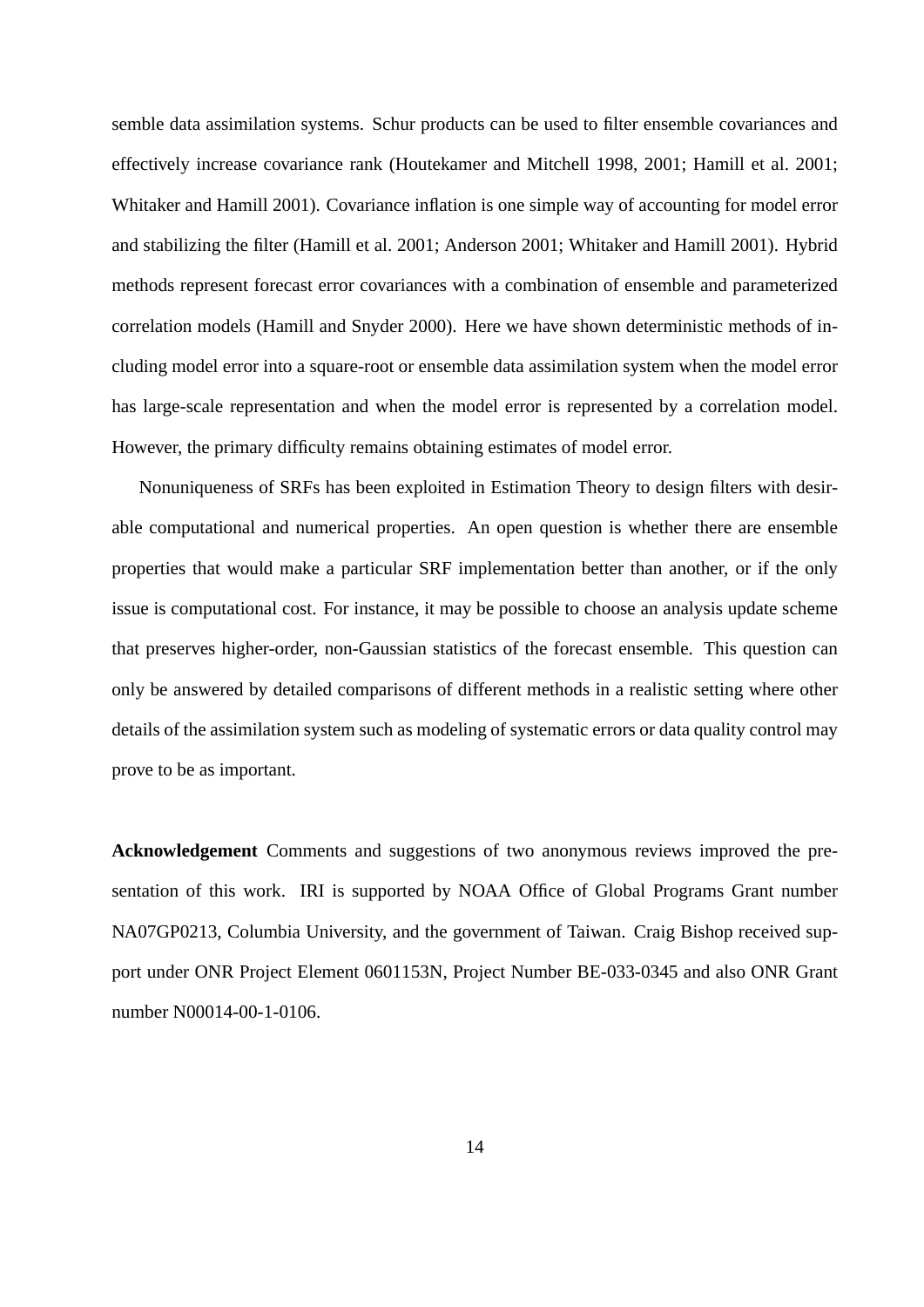#### APPENDIX

## **Computational costs**

Here we detail the computational cost scalings summarized in Table 1. Since all the methods require forming  $\mathbf{H}_k \mathbf{Z}_k^f$  $k$ , we do not include its cost. This cost is important when comparing ensemble and non-ensemble methods, particularly for complex observation operators. We also assume that the inverse observation error covariance  $\mathbf{R}_k^{-1}$  $\overline{k}^{\perp}$  is inexpensive to apply.

# *a. Direct method.*

1. Solve  $(\mathbf{H}_k \mathbf{P}_k^f \mathbf{H}_k^T + \mathbf{R}_k) \mathbf{Y}_k = \mathbf{H}_k \mathbf{Z}_k^f$  $\mathbf{F}_k^f$  for  $\mathbf{Y}_k$ . If  $\mathbf{R}^{-1}$  is available, the solution can be obtained using the Sherman-Morrison-Woodbury identity (Golub and Van Loan 1996)

$$
(\mathbf{H}_k \mathbf{P}_k^f \mathbf{H}_k^T + \mathbf{R}_k)^{-1} = \mathbf{R}^{-1} - \mathbf{R}^{-1} \mathbf{H}_k \mathbf{Z}_k^f (\mathbf{I} + (\mathbf{H}_k \mathbf{Z}_k^f)^T \mathbf{R}^{-1} (\mathbf{H}_k \mathbf{Z}_k^f))^{-1} (\mathbf{H}_k \mathbf{Z}_k^f)^T \mathbf{R}^{-1},
$$

and only inverting  $m \times m$  matrices. Cost:  $O(m^3 + m^2p)$ .

2. Form 
$$
\mathbf{I} - (\mathbf{H}_k \mathbf{Z}_k^f)^T \mathbf{Y}_k
$$
. Cost  $O(pm^2)$ .

- 3. Matrix square-root of the  $m \times m$  matrix  $\mathbf{I} (\mathbf{H}_k \mathbf{Z}_k^T)$  $_{k}^{f})^{T}\mathbf{Y}_{k}$ . Cost:  $O(m^{3})$ .
- 4. Apply matrix square-root to  $\mathbf{Z}_f$ . Cost:  $O(m^2n)$ .

Total cost:  $O(m^3 + m^2p + pm^2)$ .

# *b. Serial method.*

For each observation:

- 1. Form  $\mathbf{D}$ . Cost:  $O(m)$ .
- 2. Form and apply  $\mathbf{I} \beta \mathbf{V} \mathbf{V}^T$ . Cost:  $O(nm)$ .

Total cost:  $(mp + mnp)$ .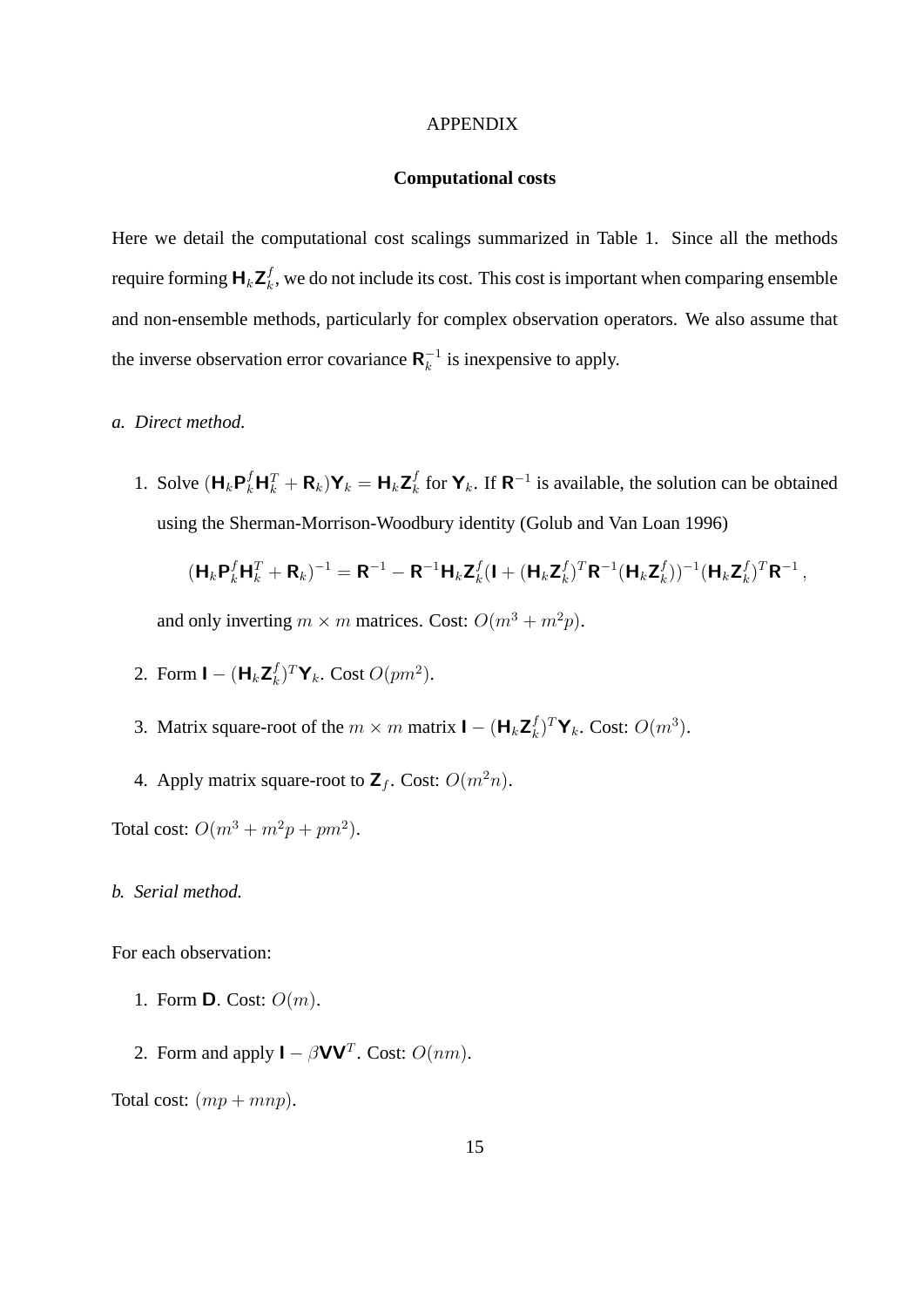# *c. ET KF.*

- 1. Form  $Z^{f}H^{T}R^{-1}HZ^{f}$ . Assume  $R^{-1}$  inexpensive to apply. Cost:  $O(m^{2}p)$ .
- 2. Eigenvalue decomposition of  $m \times m$  matrix. Cost:  $O(m^3)$ .
- 3. Apply to  $\mathsf{Z}^f$ . Cost:  $O(m^2n)$ .

Total cost:  $(m^2p + m^3 + m^2n)$ .

# *d. EAKF.*

Cost in addition to ET KF is:

- 1. Eigenvalue decomposition of  $\mathbf{P}^f$  (low-rank). Cost:  $O(m^2n + m^3)$ .
- 2. Form  $\mathbf{F}^T \mathbf{Z}^f$ . Cost:  $O(m^2p)$ .

Total cost:  $(m^2p + m^3 + m^2n)$ .

## REFERENCES

- Anderson, J. L., 2001: An Ensemble Adjustment Filter for Data Assimilation. *Mon. Wea. Rev.*, **129**, 2884–2903.
- Andrews, A., 1968: A square root formulation of the Kalman covariance equations. *AIAA J.*, **6**, 1165–1168.
- Bierman, G. J., 1977: *Factorization methods for Discrete Sequential Estimation*. Mathematics in Science and Engineering, Vol. 128, Academic Press, 241 pp.
- Bishop, C. H., B. Etherton, and S. J. Majumdar, 2001: Adaptive Sampling with the Ensemble Transform Kalman Filter. Part I: Theoretical Aspects. *Mon. Wea. Rev.*, **129**, 420–436.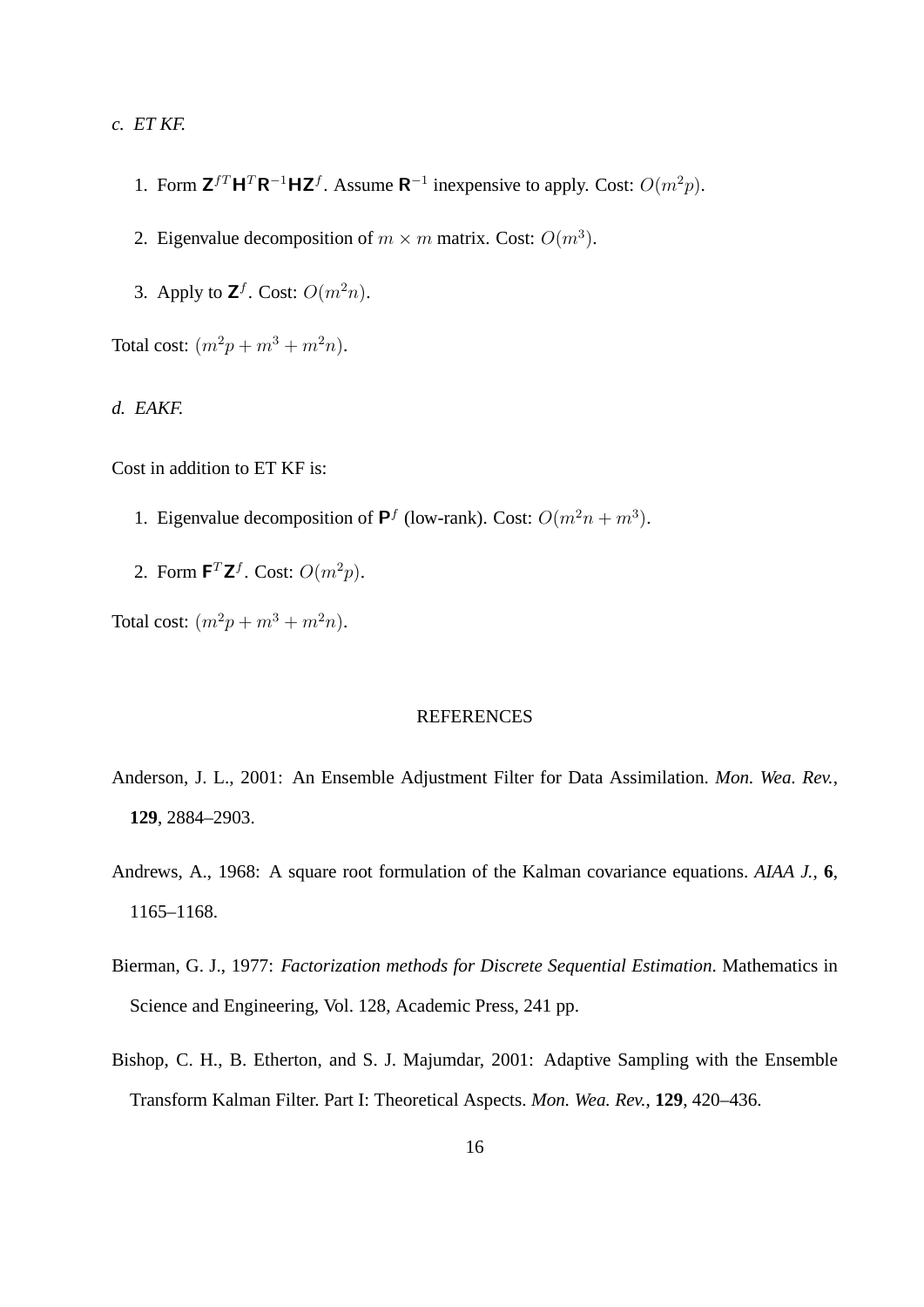- Burgers, G., P. J. van Leeuwen, and G. Evensen, 1998: On the Analysis Scheme in the Ensemble Kalman Filter. *Mon. Wea. Rev.*, **126**, 1719–1724.
- Cohn, S. E., 1997: An introduction to estimation theory. *J. Meteor. Soc. Japan*, **75**, 257–288.
- —, and R. Todling, 1996: Approximate data assimilation schemes for stable and unstable dynamics. *J. Meteor. Soc. Japan*, **74**, 63–75.
- —, A. M. da Silva, J. Guo, M. Sienkiewicz, and D. Lamich, 1998: Assessing the Effect of Data Selection with the DAO Physical-space Statistical Analysis System. *Mon. Wea. Rev.*, **126**, 2913– 2926.
- Dee, D. P., 1995: On-line estimation of error covariance parameters for atmospheric data assimilation. *Mon. Wea. Rev.*, **123**, 1128–1145.
- Evensen, G., 1994: Sequential data assimilation with a nonlinear quasi-geostrophic model using Monte Carlo methods to forecast error statistics. *J. Geophys. Res.*, **99**, 1043–1062.
- Golub, G. H., and C. F. Van Loan, 1996: *Matrix Computations*. 3d ed. The Johns Hopkins University Press, 694 pp.
- Hamill, T. M., and C. Snyder, 2000: A Hybrid Ensemble Kalman Filter-3D Variational Analysis Scheme. *Mon. Wea. Rev.*, **128**, 2905–2919.
- —, J. S. Whitaker, and C. Snyder, 2001: Distance-Dependent Filtering of Background Error Covariance Estimates in an Ensemble Kalman Filter. *Mon. Wea. Rev.*, **129**, 2776–2790.
- Houtekamer, P. L., and H. L. Mitchell, 1998: Data Assimilation Using an Ensemble Kalman Filter Technique. *Mon. Wea. Rev.*, **126**, 796–811.
- —, and —, 2001: A Sequential Ensemble Kalman Filter for Atmospheric Data Assimilation. *Mon. Wea. Rev.*, **129**, 123–137.